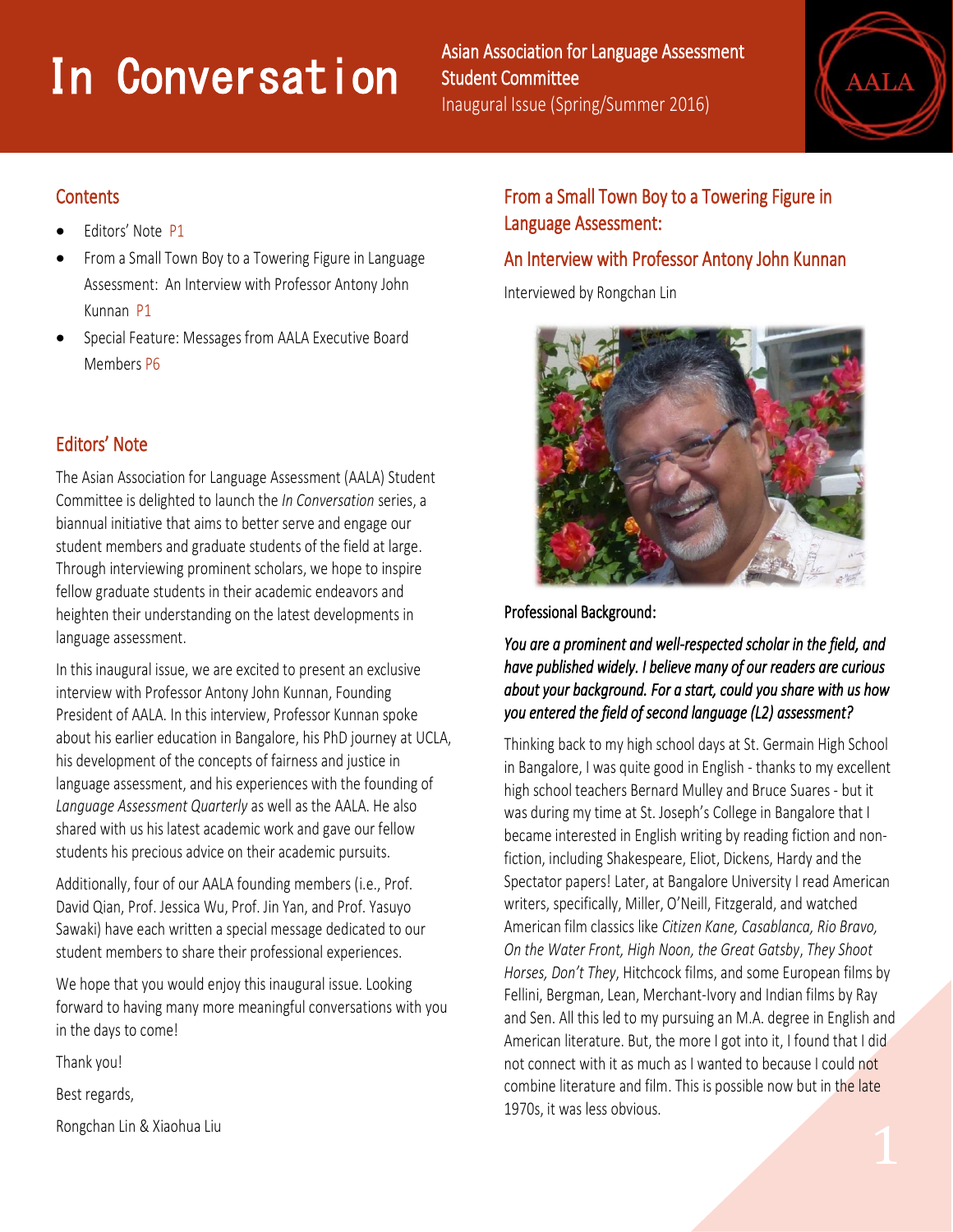I then started to take courses in linguistics (mainly phonetics, pedagogic grammar) and applied linguistics (language teaching methods, curriculum design) at the Central Institute of English in Hyderabad. This was new knowledge to me, things that I did not know much about as I was not exposed to the study of language in high school or college like we do with history, geography, and economics, etc. I liked linguistics but I gradually moved to applied linguistics and when I took courses in language assessment with

"My journey wasn't straightforward but I'm happy that even though it took twists and turns and some time to figure out what I wanted to do, I found my field of interest."

Professor Jacob Tharu, I felt that that was what I wanted to focus on. I then wrote a thesis for my M.Litt. degree in the area of language assessment. So, in summary, my journey wasn't straight-forward but

I'm happy that even though it took twists and turns and some time to figure out what I wanted to do, I found my field of interest.

#### *In your opinion, what is the defining moment in your career?*

It has to be the Ph.D. program in applied linguistics at UCLA which I entered in 1987. There were outstanding course offerings in different areas – in applied linguistics, we could choose from courses in language teaching, assessment, language policy, pedagogic grammar, discourse analysis, conversational analysis, and neurobiology; in linguistics, there was the usual fare of phonetics and phonology, syntax, semantics, computational linguistics; and in education and psychology, there were courses in psychometrics, statistics, anthropology, sociology you could choose from. Of course, this meant that you could take courses with well-known professors, some of whom were charting new ways of thinking about the field that were central to language learning and assessment. I took courses and seminars from Professors Lyle Bachman, Bengt Muthén, Peter Bentler, Andrew Comrey, and John Schumann, among others. I was also among 25 or so doctoral students who were pursuing different interests but this gave us an exciting environment to hear and learn from each other's interests and pursuits.

Adding to these was my good fortune that Lyle Bachman moved to UCLA from Illinois in 1989 and I was his first Ph.D. student. He was then directing a large project, later known as the TOEFL-Cambridge comparability project, funded by Cambridge English Language Assessment. I was lucky to be hired to be a research assistant for this project for two years analyzing the data that was already collected using exploratory factor analysis and structural equation modeling. I used both these methods in my research and dissertation with outstanding advice from Bachman, Muthén (who later developed *Mplus*) and Bentler (who had developed *EQS*). I submitted my dissertation in 1991 and then went to the University of Michigan as a post-doctoral fellow. My dissertation received the Outstanding Dissertation Research

award in language testing from Educational Testing Service, Princeton, in 1994, and it was later published by Cambridge University Press (Kunnan, 1995).

"UCLA was a fantastic experience that changed my career possibilities. It gave me a start that can only be imagined in a dream for someone from a small town like Bangalore."

So, overall, UCLA was a fantastic experience that changed my career possibilities. It gave me a start that can only be imagined in a dream for someone from a small town like Bangalore.

#### *How has your research interest evolved over the years?*

I started with classroom assessment in my M.Litt. degree days but when I was at UCLA, I started thinking of test bias and test taker characteristics and whether test taker characteristics could have some influence on test performance. My dissertation research focused on test taker characteristics (TTCs) such as first language background, formal and informal instruction, foreign country travel and relating these characteristics to test performances (TPs) on two batteries of tests of English (retired forms of the TOEFL and SPEAK, First Certificate in English from Cambridge, and a created Test of Written English). The dataset of 1444 participants was from eight cities around the world. This research was one of the extensions of the TOEFL-Cambridge comparability study. As this was a large dataset, I used factor analysis and structural modeling to investigate the relationships between TTCs and TPs. This training has given me the confidence to tackle large-scale data research.

In 1996, I presented a paper at LTRC in Finland calling for a link between validation and fairness because I examined 100 research studies on validation and mapped them onto Messick's validation framework and found that very few research studies examined the fairness of assessments. From then on, I have been interested in the concept of how fairness can become an important focus in research on language assessments. Of course, the concept is difficult to define in terms of research but if you survey test takers, they tell us they would want to take only fair assessments. So, it's very critical that assessments are fair.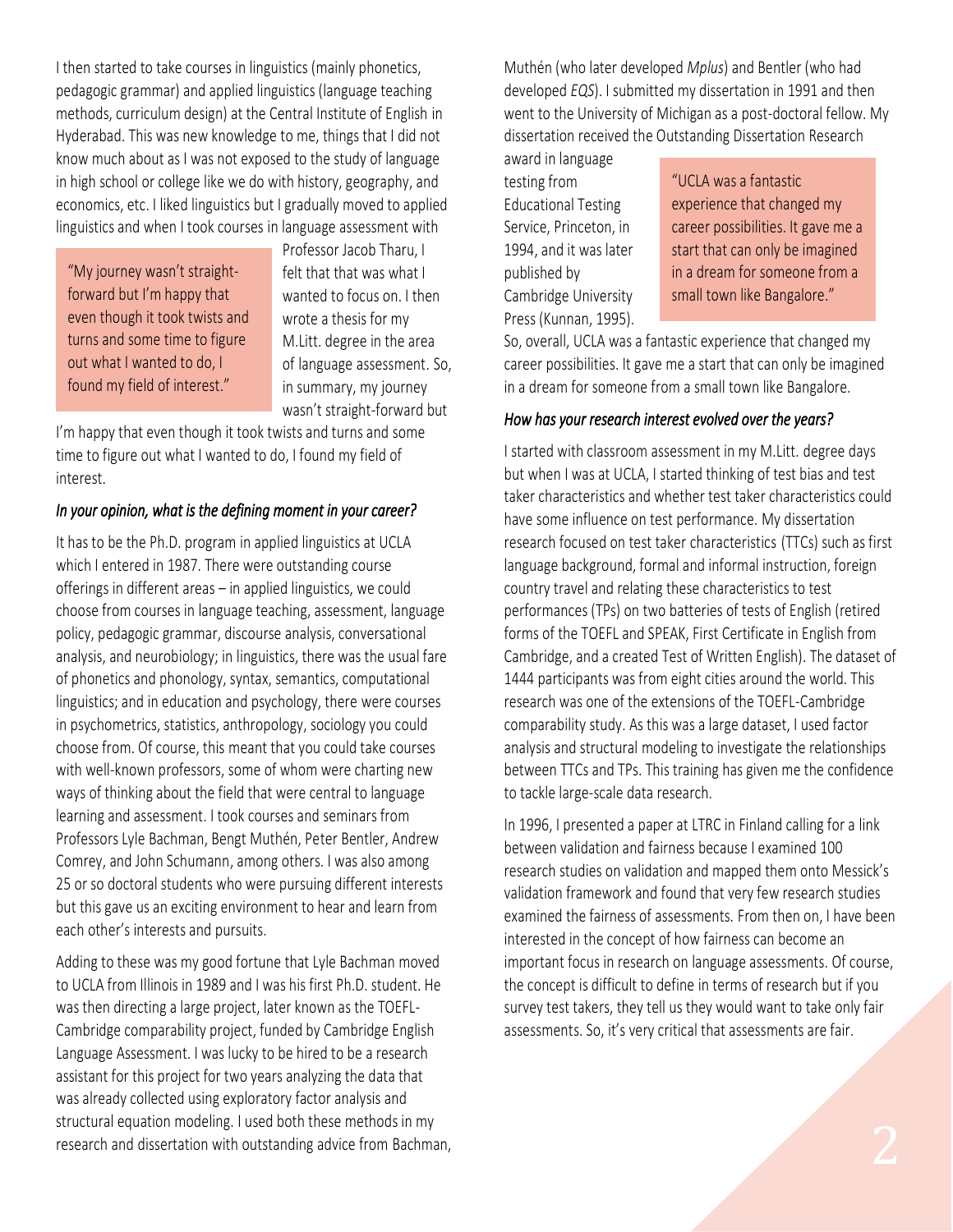## *Many of your works focused on fairness and justice in language assessment. Could you summarize for us how research in this area has matured over the years? Going forward, what more do you think can be done in this area?*

I initially argued that assessments ought to be fair; in a way, I was suggesting that there should be no test or item bias. But, I soon realized that test bias looked through the narrow prism of differential item functioning research was only examining one part of fairness. Therefore, in the papers I have written in the last few years, I have argued that fairness has to be broader in terms of opportunity to learn, meaningfulness, consistency, content and tasks, access, accommodations, and consequences. In the last few years, I have added the concept of justice to be conjoined with fairness. I found institutions are the ones that develop, administer, and score assessments and make decisions, and they need to be held accountable in terms of whether they are just institutions. That's how both fairness of assessments for

"A research agenda that focuses on fairness and justice ought to bring us assessments that are beneficial to society."

persons and justice of assessment institutions are connected. So, a research agenda that focuses on fairness and justice ought to bring us assessments

that are beneficial to society.

#### *You have published extensively throughout your career. In your opinion, which is the most important work that you have written? And why?*

In the early years after my dissertation research, I focused on research related to TTCs and TPs as well as research methods I used – factor analysis and structural modeling. After I published a few articles in these areas, I moved to developing an agenda regarding fairness. I have published many papers in this area sharpening my understanding and clarifying my approach in them. I have also tried to add an ethical dimension as background to why fairness and justice are important concepts. I hope these papers on fairness and justice will remain useful for the field. As I have said before, this is a very critical area of research.

## *If given the chance to rewrite one of your works, which one would it be, and why? How would you rewrite or refine it?*

Perhaps, if I had read and understood moral philosophy or ethical theories earlier, theories like utilitarianism (outcomesbased ethics), deontology (duty-based ethics), and virtue-based ethics, I would have been able to buttress my arguments for fairness and justice with more conceptual support and not seem like as though fairness was only a practical or a minority issue.

## *What are you currently working on?*

I am currently writing a book on language assessment evaluation with special focus on fairness and justice issues. I hope to make a coherent argument and a case for fairness and justice using ethical theories.

#### *How did the journal Language Assessment Quarterly (LAQ) come about?*

Until the early 2000s, there was only one journal in the field, *Language Testing*. I was appointed Test Reviews editor of *Language Testing* in 1998, and during my term, I felt there was space for a second journal for many reasons: the main articles in the journal were mainly theoretical; the articles did not connect with teaching and teacher-based assessment; the editors generally waited for manuscripts to be submitted, and the review process and publication were based on submitted manuscripts; the editorial board was small and made up of professors from elite universities; the range of materials in each issue was narrow, there were only main articles with an occasional book or test review; the authors were from a small group of countries, mainly the US, Canada, UK, Germany, and Japan; and there was virtually no coverage of language assessment issues from around the world.

So, I made a proposal for a new journal with the help of a few friends who joined me as associate editors and editorial board members. The plan was to address these problem areas. *LAQ* was founded with this in mind. We expanded the coverage to include special issues on topics such as ethics, classroom assessment, language acquisition, test bias/differential item functioning, cognitive diagnosis, etc. We also started a series of issues on regions of the world: Taiwan, Australia-New Zealand, etc. These were done in pro-active mode, not waiting for authors to submit manuscript; instead, we commissioned guest editors to work on suggested topics and to bring in authors of their choice. Further, we started an interview series with well-known language assessment researchers and professionals. In the 10 years I was the editor (2003-2013), we had 12 such interviews. And, some articles, which were opinion pieces, were carried under the commentary section so that opinion pieces were not neglected. I hope these indicators will be seen as valuable contributions to the field.

When I left the editorship, *LAQ* had become a solid journal in the field on par with well-known international journals, doing well in terms of the number and quality of manuscript submissions, its SSCI impact factor, and its overall image among authors and readers world-wide.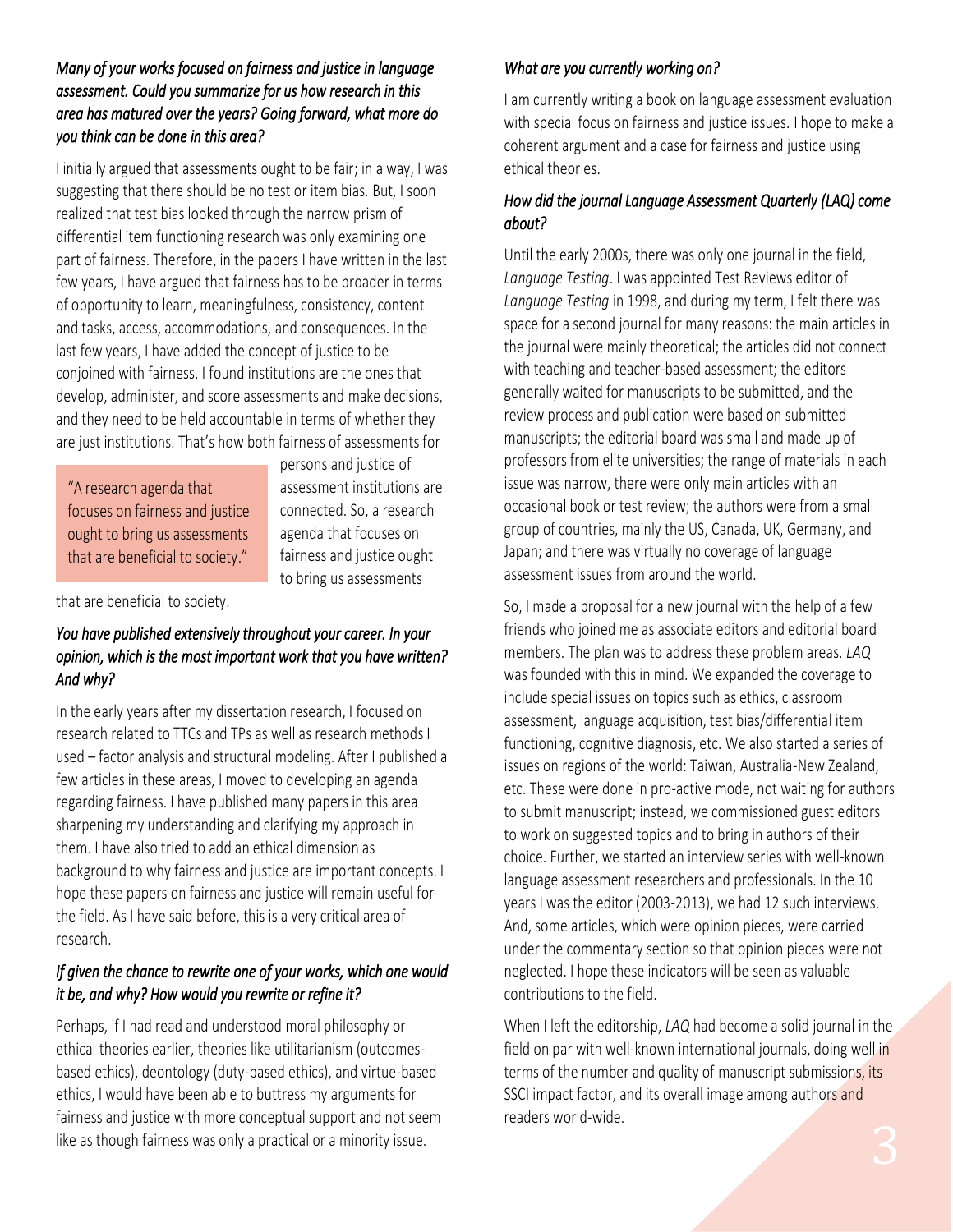#### About the Asian Association for Language Assessment:

## *How did AALA come about? What was the impetus for its establishment?*

Over the years when I was a faculty member in California State University, we held the annual SCALAR conference for students and faculty at Los Angeles and Fullerton and UCLA in turn. SCALAR was started by two students – Beryl Meiron and Greg Kamei – who felt that such a conference would empower students to do research and then present them in a public forum. I then noticed that students and faculty who would not otherwise present their research at AAAL or LTRC were doing so at SCALAR. Our students and faculty enjoyed many aspects of SCALAR: it was a small intimate conference, students and faculty mingled well and students could converse over the days of the conference; well-known researchers from the US, Canada, and the UK presented their research, conducted workshops, and interacted with students; the receptions and banquets also provided a good environment for students to interact with faculty and the visiting researchers. This model was later followed by MwALT (by Dan Douglas and Micheline Chalhoub-Deville) and ECOLT (by Dorry Kenyon and Meg Malone). These groups hold annual conferences and they provide similar opportunities to local students and faculty that the big conferences cannot.

When I moved to teach at universities in Hong Kong and Singapore, I wanted to start a local organization to enthuse students and faculty in the area of language assessment but found there wasn't a group of faculty from two or three universities in any one geographical area that were interested. I thought that in order to get a viable group, I would have to aim for a larger geographical area – so, I thought why not aim for an Asian association, covering as many regions as we could. I then approached some of the leading figures in Asia – David Qian (Hong Kong), Jessica Wu (Taiwan), Jin Yan and Lianzhen He (China), Yasuyo Sawaki (Japan), Yong-Won Lee and Young-Shik Lee (South Korea). Our first meeting was during LTRC in Amsterdam; we unanimously agreed that an Asian Association would be very useful. Very soon, our first conference was held at Zhejiang University in Hangzhou (China) in 2014, our second was held at Chulalongkorn University in Bangkok (Thailand) in 2015, and our third will be hosted by Udayana University in Bali (Indonesia) in 2016. Our plans are to hold the next conferences in different regions such as Taiwan, Japan, and South Korea; and maybe later we can go to Vietnam, Malaysia, India, Sri Lanka, the United Emirates, and so on. We also have honorary advisors Bernard Spolsky (Israel), Hossein Farhady (Turkey), Rama Mathew (India), Randy Thrasher (Japan) and regional

representatives from many countries. The aim is to reach out to all interested students and professionals in the Asia region.

#### *As the founding President of AALA, what do you envisage with regards to AALA's future development?*

The general aim is to have an association for the Asian region that can bring together students and faculty to discuss projects, conduct research, and present their works at the annual conference. Hopefully, costs and visas will be less of a concern with the annual conference in Asia, although Asia is a large

geographical area. Thus, we hope that AALA will be the go-to conference every year for students and faculty in the Asian area not just

"We also hope AALA can complement the work done by other associations such as ILTA, ALTE, EALTA, the new Australia-New Zealand one [ALTAANZ]. We hope to contribute along with all the other conferences to bring about a better understanding of language assessment issues. And, overall, to make us responsible language assessors and in doing so, hopefully, our assessments will be beneficial to test takers ."

for language assessment, but in related areas of teaching, learning, planning, policy, etc.

We also hope AALA can complement the work done by other associations such as ILTA, ALTE, EALTA, the new Australia-New Zealand one [ALTAANZ]. We hope to contribute along with all the other conferences to bring about a better understanding of language assessment issues. And, overall, to make us responsible language assessors and in doing so, hopefully, our assessments will be beneficial to test takers.

#### Advice for AALA Student Members:

### *Pursuing a doctoral degree is daunting to many of us given the amount of time and level of commitment required. Looking back at your graduate days, what was one major challenge that you encountered? How did you overcome it?*

Pursuing a doctoral program is daunting for sure but if there is a real desire to acquire new knowledge, chase new frontiers in disciplines that were not open before, and wrestle with new challenges, it can be enjoyable too. Looking back, I did have specific challenges which not everyone may have: first, my advisor, Grant Henning, who admitted me to the program and offered me a research assistantship left UCLA for ETS, Princeton, before I started the program. So, I had to wait for two years for an advisor, and that is when Lyle Bachman arrived. But, during those two years, I completed all the required eight courses in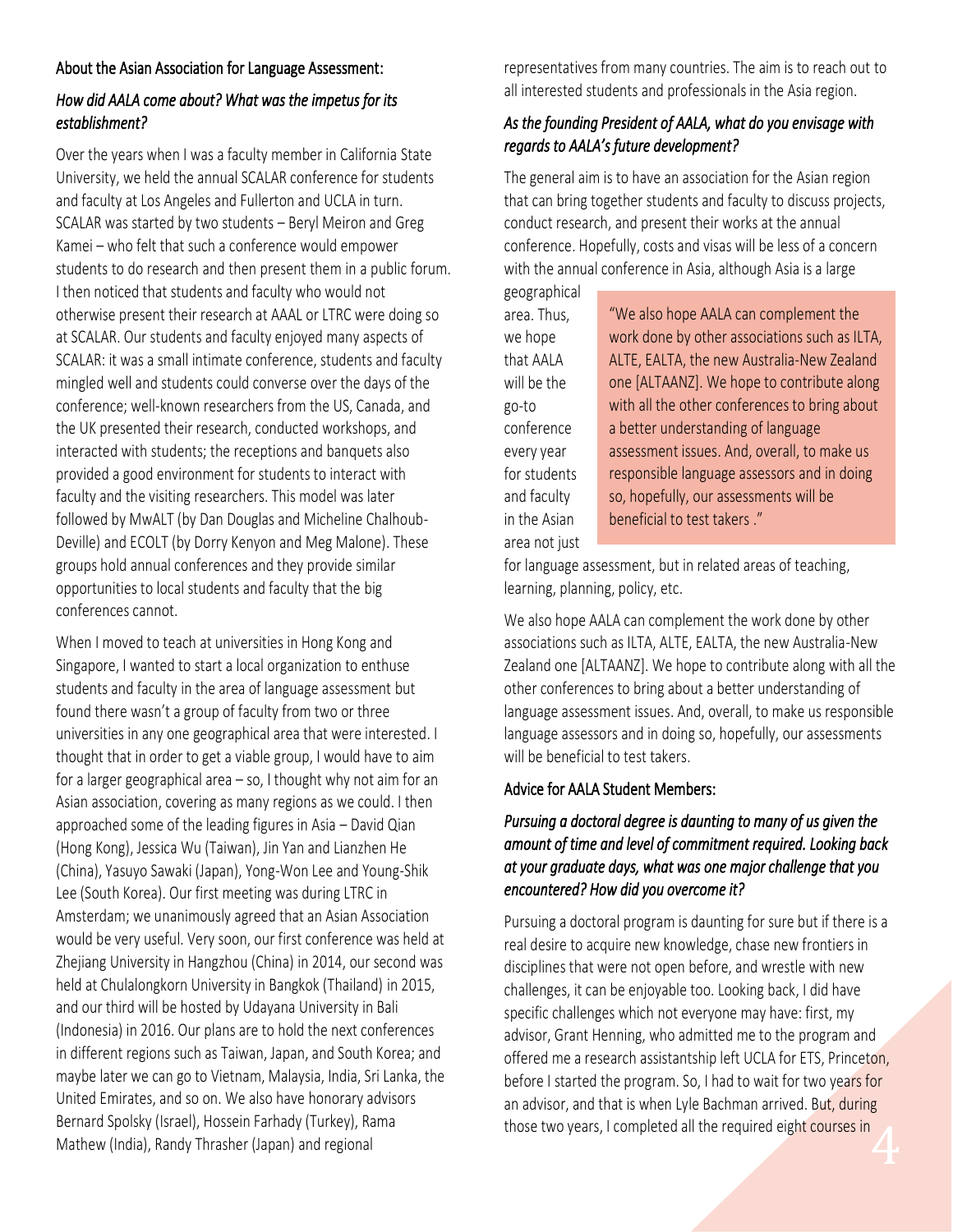language education and linguistics. So, I was ready to start research when Lyle Bachman arrived. Second, I did not receive funding for all quarters for the first two years and because of this I had to compete with other MA and PhD students for teaching assistantships for one or two quarters each year. This was problematic for me because although I did well on a variety of tests, TOEFL, GRE, the Michigan Test, and the Subject A test at UCLA and had six years of experience teaching English in India in an English-medium school and six years of experience doing teacher-training, I was still considered a non-native speaker of English, and, therefore, not offered an assistantship because of doubts about my English language ability. I had to deal with this by taking on part-time jobs: rating campus students' SPEAK test performances, removing mold off books in the university library (not an easy task), and being generally frugal. But there were enjoyable aspects as well: I helped start a student-run journal *Issues in Applied Linguistics* and took part in the Second Language Forum Conference (that was being organized by Patsy Duff and John Schumann). So, my advice would be for students to be engaged with departmental and campus activities. They will enhance understanding of matters and provide an enriching

"So, my advice would be for students to be engaged with departmental and campus activities. They will enhance understanding of matters and provide an enriching experience."

experience.

#### *What is one book that you think all graduate students specializing in L2 assessment should read?*

For the longest time, the most useful book was Lyle Bachman's *Fundamental* 

*Considerations in Language Testing.* The book brought to us Messick's view of test validation and Bachman's view of communicative language testing and statistical procedures for research in language testing. Today, there are many books that cover separate aspects such as the *Cambridge Language Assessment Series* edited by Charles Alderson and Lyle Bachman – Assessing listening, speaking, reading, writing, grammar, vocabulary, etc.

One of my recent contributions to the field has been two recently edited sets: *The Companion to Language Assessment* (2014, Wiley), a collection of 140 original chapters written by some of the best minds in the field. The other is *Language Testing and Assessment* (2015, Routledge), a collection of 75 previously published papers and chapters that are difficult to get. These papers read together would give students of language assessment views of the field from the past and present.

#### *What advice would you give to our AALA student members with regards to their professional development?*

If you aim to do too much, the doctoral program can become a life-long project. Specifically, if you want to read articles and books in new areas such as moral philosophy, computational linguistics, natural language processing, neuroscience, etc., and learn new methodologies such as structural equation and latent growth modeling, multi-level modeling or Bayesian probabilities using EQS, Mplus, or discourse and conversational analysis, and phonetics using PRATT, or coherence and cohesion analysis with Coh-Metrix, or learn to conduct experiments and observations with fMRI and other imaging technology, it is going to be very

challenging. So, my advice would be not to try and tackle many of these but to stick to a narrow area and to do it well. After all, a doctoral

"So, my advice would be not to try and tackle many of these but to stick to a narrow area and to do it well. After all, a doctoral program is a demonstration of original research but not a demonstration of an entire research agenda that needs several years of data collection and multisite analyses with multiple research methodologies."

program is a demonstration of original research but not a demonstration of an entire research agenda that needs several years of data collection and multi-site analyses with multiple research methodologies.

#### Note:

*Professor Antony John Kunnan is currently Professor in the Department of English at the University of Macau.* For more information on Professor Kunnan, please refer to: www.antonykunnan.com

#### References

Bachman, L.F. (1990). *Fundamental considerations in language testing*. Oxford, UK: Oxford University Press.

Kunnan, A.J. (1995). *Test taker characteristics and test performance: A structural modeling approach*. Cambridge, UK: Cambridge University Press.

Kunnan, A.J. (Ed.). (2014). *The companion to language assessment*. Malden, MA: Wiley.

Kunnan, A.J. (Ed.). (2015). *Language testing and assessment*. Oxford, UK: Routledge.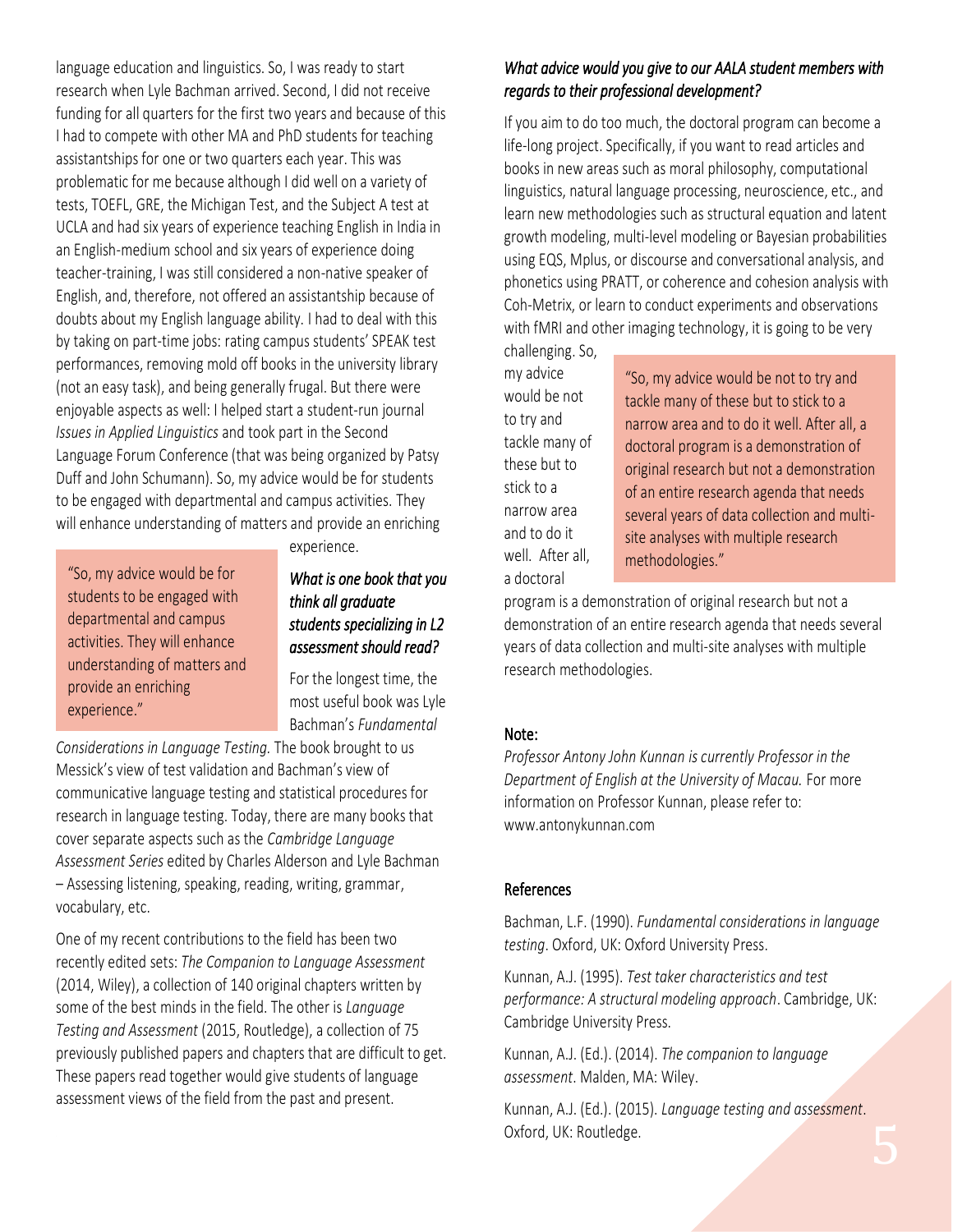## Special Feature:

## Messages from AALA Executive Board Members

#### David Qian

Professor of Applied Linguistics, Department of English, The Hong Kong Polytechnic University, Hong Kong



I am very happy to see the establishment and growth of the Student Committee of the

Asian Association for Language Assessment. Taking this opportunity, I would like to extend my congratulations to the members of the Student Committee on a job very well done.

I have been involved in English language assessment since the mid-1980s and became interested in language assessment research during the period of my PhD studies at the Ontario Institute for Studies in Education, University of Toronto, from 1992 to 1997. It was in Toronto I got to know many renowned researchers in applied linguistics and language assessment and was so fortunate to be taught by them. Following my PhD program, I was offered a position as a TOEFL 2000 Postdoctoral Fellow at the Educational Testing Service, where I had an opportunity to get to know a large number of established language assessment professionals and furthered my knowledge on important issues in the field of language assessment. Later on, I joined The Hong Kong Polytechnic University. My sixteen years' career as an academic at The Hong Kong Polytechnic University has enabled me to understand the needs of Hong Kong and the Asian region for language assessment expertise. I am glad that I have been able to contribute my knowledge in language assessment and applied linguistics for the betterment of local society as well as the development of the international professional community of language assessment since I moved back to this side of the world. In addition to publishing on language assessment, I have managed and developed language tests and also consulted for various local and international organizations on matters related to language education and assessment. I have directed over 20 research projects as a Principal Investigator. I am interested in many aspects of language assessment, especially the assessment of writing, speaking and vocabulary. In recent years, I have been exploring the role of corpora in test development and validation and am also involved in research on alternative assessment, especially dynamic assessment.

#### Jessica Row-Whei Wu

R&D Program Director, Language Training & Testing Center (LTTC), Taiwan

The story of how I entered the field of language testing



is a long one, given the fact that I began my career at the Language Training and Testing Center (LTTC) in Taipei 27 years ago. I started as an instructor of English at the LTTC immediately after completing my MA in education in the U.S. As an instructor, I considered teaching to be my main duty, regarding testing as merely a 'by-product' of teaching. I must admit that I had not given much serious thought to testing until my transfer to the LTTC's testing development department.

In 1997, I had an opportunity to study language testing for sixmonths in the UK at the University of Reading. It was my good fortune to meet and study with Prof Cyril Weir there. I also met Prof Jin Yan there when she was working on her doctoral thesis. Since then, she and I have become close friends. As my British sojourn came to an end, Prof. Weir asked if I were interested in undertaking Ph.D. research in language testing. Because I was a full-time employee at the LTTC and the mother of two young children, you can imagine what a tough decision it was for me. After long discussions with my husband, he suggested I accept this chance to advance academically. With his great support, I obtained my Ph.D. in 2005. My thesis investigated semi-direct speaking test task difficulty.

At the LTTC, I currently head the R&D office, where I focus on the validation of the foreign language testing programs conducted by the center, including the GEPT, the largest standardized test of English in Taiwan. My work also requires me to communicate with various stakeholders, including policy makers, school administrators, teachers, and learners. The more I interact with test stakeholders, the greater consideration I give to the societal implications of language testing. Paying closer attention to the issues that arise when language tests are used for high-stakes purposes, e.g., the misuse of test results and the lack of assessment literacy, I recently carried out several research projects that aim to bridge the gap between testing and teaching, ultimately benefitting learning.

can collect the right evidence to assist and encourage learners. In<br> **Example 2** Alan Davis put it quite well when he said that testing is not the same as teaching. As language testers, we cannot directly help or encourage learners the way that classroom teachers do, but we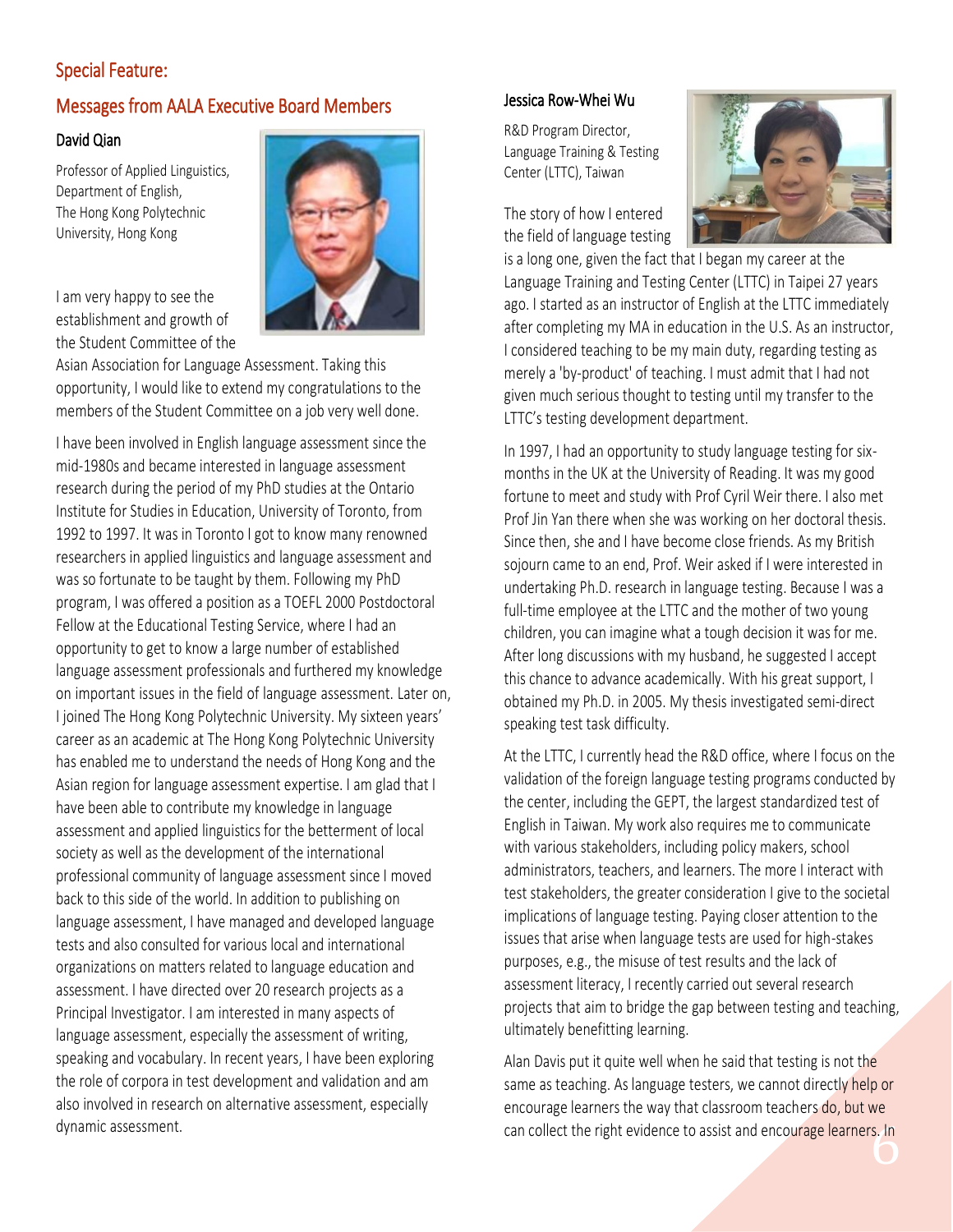retrospect, I am glad that I chose to develop my career in language testing, for it empowered me to have just such an impact on English learning in Taiwan.

#### Yan Jin

Professor of Linguistics and Applied Linguistics, Shanghai Jiao Tong University, China; Chair of the National College English Testing Committee, Ministry of Education, China



#### My career choice as a

language tester was made about three decades ago. I started my MA study in the late 1980s specializing in language testing, which was an emerging field in China at the time. The choice was made mainly due to my interest in the College English Test (CET), a large-scale national test designed for Chinese college students by a group of English professors in the mid-1980s and launched in 1987. Upon graduation I was recruited by the CET Committee Office and began my career as a practitioner and researcher in language testing. In the early 1990s, I participated in the CET validation study, a Sino-British cooperative project, and began to understand the social impact of language testing. In 1993, I started my doctoral study on the development and validation of the Advanced English Reading Test (AERT), through which I gained first-hand experience of test design, item writing, test piloting, data analysis, and test-item revision.

Having worked for the CET for 25 years, I have got a better understanding of what it means to be a language tester. In China, learners of all educational levels are required to take English tests for a variety of high-stakes decisions, including, for example, admission to junior or senior high schools, admission to colleges or universities, job applications, and promotions. With the high stakes comes the social responsibility of language testers. The appreciation of the beauty of the science and art of language testing may bring us career satisfaction, but the attention to the social dimension of language testing has become a prerequisite to career success. In the new century, language testing has become a rapidly developing field at the intersection of psycholinguistics and educational measurement, driven by the unprecedented advances in second language acquisition and information technology. And I find my career as a language tester even more challenging and rewarding.

#### Yasuyo Sawaki

Professor and Chair, Department of English Language and Literature, School of Education, Waseda University, Japan



Hello, AALA student members! I'm Yasuyo Sawaki,

Secretary/Treasurer of AALA. I am very thrilled to eye-witness the rapid growth of this exciting community of language testers in Asia over the last few years. I earned my Ph.D. degree in applied linguistics from the University of California, Los Angeles in 2003. Upon graduation, I took a research scientist position at Educational Testing Service in New Jersey, in the U.S. In 2009 I returned to Japan and joined Waseda University in Tokyo. Currently I teach various courses including language assessment, academic writing, and teacher education. I am interested in a wide range of research topics in language assessment ranging from the validation of large-scale international English language assessments to the role of assessment in classroom English language instruction. My current research topic is the relationship between university entrance examinations and English language demands in undergraduate- and graduate-level courses at universities in Japan, where there is growing interest in using English as the medium of instruction.

I would like you to know that one of the most important things for graduate students to do is to build a strong relationship with fellow students with whom you can share academic interests. I was blessed with a wonderful group of colleagues in my graduate program. We used to spend a lot of time together attending classes, arguing about specific language assessment issues, and working on research projects. We used to have hours of dry-runs before giving presentations at conferences. I remember feeling very confident and comfortable presenting after surviving those sessions with the most critical (meaning both important and harsh!) audience. Now, even after more than 10 years from graduation, we still work closely and exchange opinions on various issues with each other.

I would like to congratulate you all on joining AALA. This is where you can meet and develop stimulating relationships with fellow students from various institutions across countries. I hope that every one of you will take full advantage of this excellent opportunity to make an important step forward in becoming professionals in this field. Good luck!